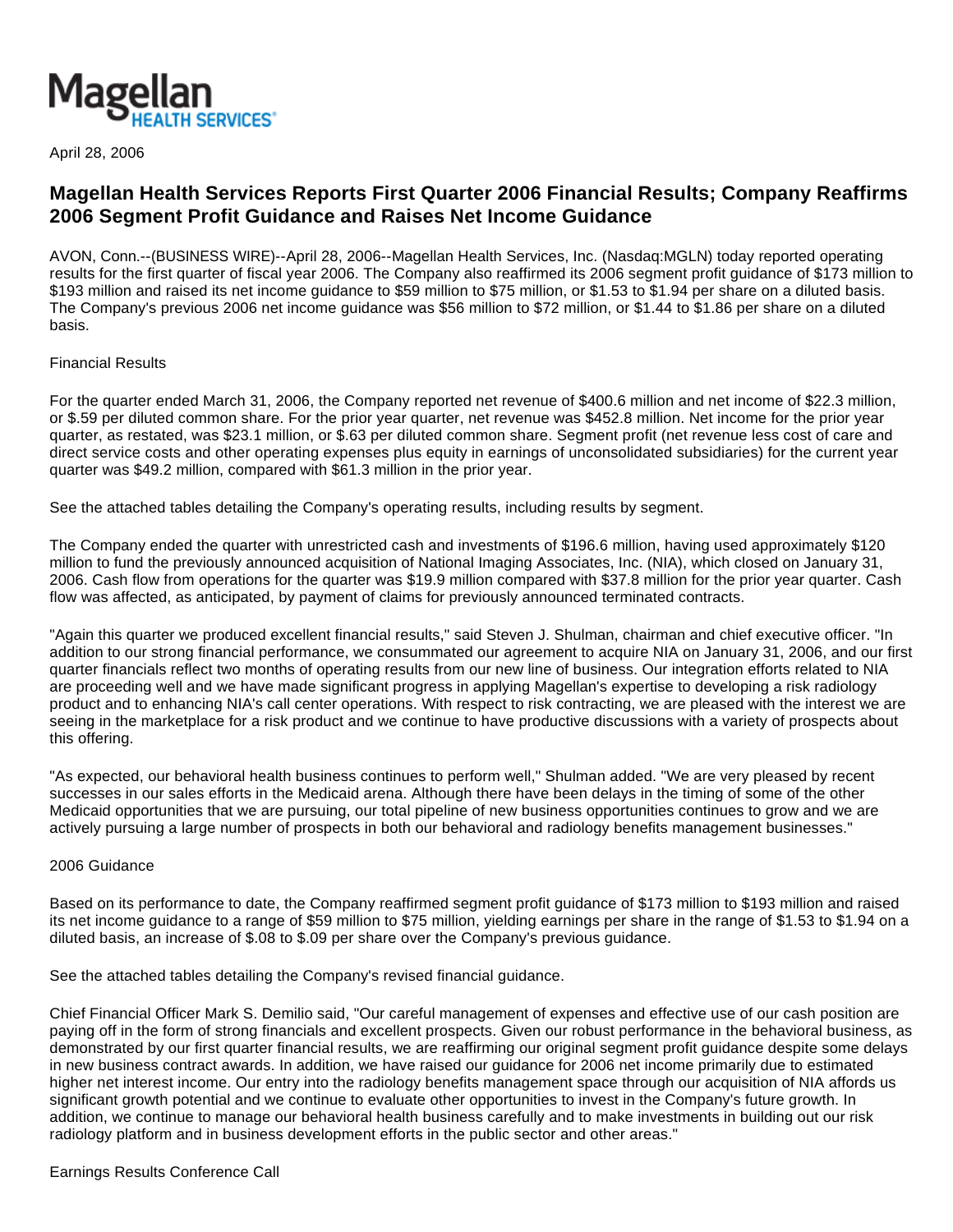A conference call will be held to discuss the earnings at 11:00 a.m. Eastern time on Friday, April 28. To participate in the call, interested parties should call 1-888-390-4698 and reference the passcode First Quarter Earnings and conference leader Steve Shulman approximately 15 minutes before the start of the call.

The conference call also will be available via a live Webcast at the investor relations page of Magellan's Web site, www.MagellanHealth.com.

A taped replay of the conference call will be available from approximately 12:00 noon Eastern time on Friday, April 28, until midnight on Friday, May 5. The call-in numbers for the replay are 1-888-568-0868 and 1-203-369-3782 (from outside the U.S.).

Those who plan to listen to the call and/or Webcast are encouraged to read Magellan's Annual Report on Form 10-K for the year ended December 31, 2005, filed with the Securities and Exchange Commission on March 8, 2006, including the section entitled "Risk Factors."

About Magellan: Headquartered in Avon, Conn., Magellan Health Services, Inc. (Nasdaq:MGLN) is the country's leading manager of behavioral health and radiology benefits. Its customers include health plans, corporations and government agencies.

Cautionary Statement: Certain of the statements made in this press release including, without limitation, statements regarding estimates of segment profit, net income, earnings per share, integration of NIA, development of NIA's risk radiology product, NIA risk contracting opportunities, future growth, new business opportunities, and other matters constitute forward-looking statements contemplated under the Private Securities Litigation Reform Act of 1995. These forward-looking statements are based on management's current expectations and are subject to known and unknown uncertainties and risks which could cause actual results to differ materially from those contemplated or implied by such forward-looking statements, including (among others) risk concerning the possible election of certain of the Company's health plan customers to manage the behavioral health care services of their members directly; renegotiation of rates paid to and/or by the Company by customers and/or to providers; higher utilization of behavioral health treatment services by members; delays, higher costs or inability to implement the Company's initiatives; termination or non-renewal of contracts by customers; the impact of new or amended laws or regulations; governmental inquiries and/or litigation; and the impact of increased competition on the Company's ability to maintain or obtain contracts; the impact of increased competition on rates paid to or by the Company; and other factors. Any forward-looking statements made in this document are qualified in their entirety by the more complete discussion of risks set forth in the section entitled "Risk Factors" in Magellan's Annual Report on Form 10-K for the year ended December 31, 2005, filed with the Securities and Exchange Commission on March 8, 2006, and posted on the Company's Web site. Segment profit information referred to in this press release may be considered a non-GAAP financial measure. Further information regarding this measure, including the reasons management considers this information useful to investors, is included in Magellan's Annual Report on Form 10-K for the year ended December 31, 2005.

### MAGELLAN HEALTH SERVICES, INC. AND SUBSIDIARIES CONDENSED CONSOLIDATED STATEMENTS OF INCOME (Unaudited) (In thousands, except per share amounts)

|                                                   | Three Months Ended March 31, |                      |
|---------------------------------------------------|------------------------------|----------------------|
|                                                   | 2005                         | 2006 (1)             |
|                                                   | (restated)                   |                      |
| Net revenue                                       | \$<br>452,754 \$             | 400,596              |
| Cost and expenses:                                |                              |                      |
| Cost of care                                      | 304,208                      | 269,835              |
| Direct service costs                              | 62,874                       | 57,341               |
| Other operating expenses<br>Equity in earnings of | 25,847                       | 24,627               |
| unconsolidated subsidiaries                       | (1, 449)                     | (390)                |
|                                                   | 391,480                      | 351,413<br>--------- |
| Segment profit                                    | 61,274                       | 49,183               |
|                                                   |                              |                      |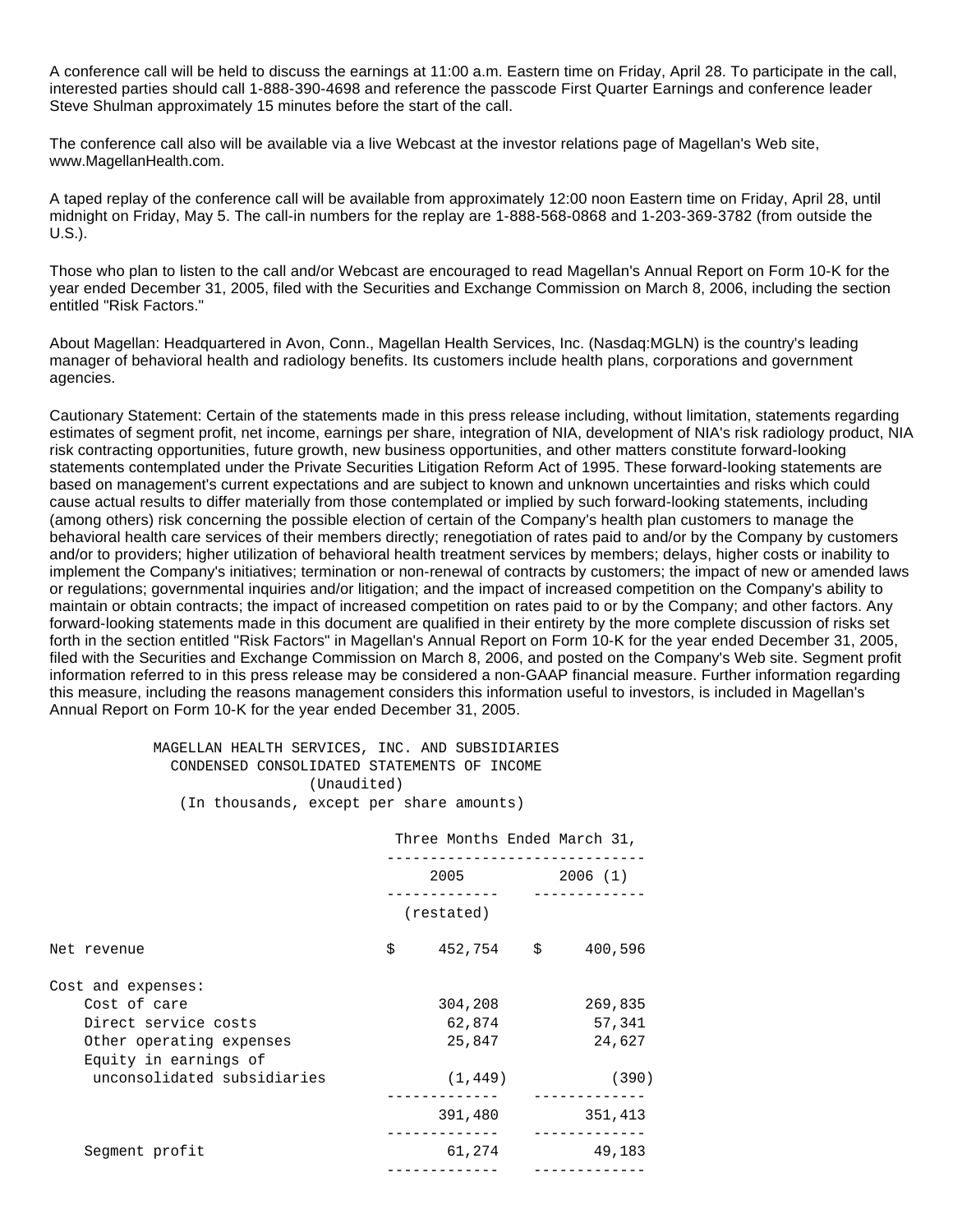| Depreciation and amortization          | 11,218                                   | 10,657                  |
|----------------------------------------|------------------------------------------|-------------------------|
| Interest expense                       | 8,639                                    | 1,969                   |
| Interest income                        | (3, 033)                                 | (4, 217)                |
| Stock compensation expense             | 3,750                                    | 5,500                   |
| Gain on sale of assets                 |                                          | (4, 745)                |
|                                        |                                          |                         |
| Income from continuing operations      |                                          |                         |
| before income taxes and minority       |                                          |                         |
| interest                               | 40,700                                   | 40,019                  |
| Provision for income taxes             | 17,552<br>. _ _ _ _ _ _ _ _ _ _ _ _      | 17,704<br>_____________ |
| Income from continuing operations      |                                          |                         |
| before minority interest               | 23,148                                   | 22,315                  |
| Minority interest, net                 | 68                                       |                         |
|                                        |                                          | -------------           |
| Income from continuing operations      | 23,080<br>-------------                  | 22,315<br>-----------   |
| Discontinued operations:               |                                          |                         |
| Income from discontinued operations(2) | 14                                       |                         |
| Net income                             | . <u>_ _ _ _ _ _ _ _ _ _ _</u><br>23,094 | -------------<br>22,315 |
| Other comprehensive (loss) income      | (930)                                    | 210                     |
|                                        | ---------------                          | -------------           |
| Comprehensive income                   | \$22,164                                 | \$22,525                |
|                                        | =============                            | =============           |
| Weighted average number of common      |                                          |                         |
| shares outstanding $--$ basic(3)       | 35,403                                   | 36,704                  |
|                                        | =============                            | =============           |
| Weighted average number of common      |                                          |                         |
| shares outstanding -- diluted(3)       | 36,847                                   | 38,101                  |
|                                        | ==============================           |                         |
| Income per common share available to   |                                          |                         |
| common stockholders -- basic:          |                                          |                         |
| Income from continuing operations      | \$0.66                                   | \$0.61                  |
|                                        |                                          |                         |
| Income from discontinued               |                                          |                         |
| operations                             | \$                                       | \$                      |
|                                        | ===========                              | :===========            |
| Net income                             | \$<br>0.66                               | \$<br>0.61              |
|                                        | =============                            | =============           |
| Income per common share available to   |                                          |                         |
| common stockholders -- diluted:        |                                          |                         |
| Income from continuing operations      | \$<br>0.63                               | \$<br>0.59              |
|                                        | =============                            | =============           |
| Income from discontinued               |                                          |                         |
| operations                             | \$                                       | \$                      |
|                                        | =============                            | =============           |
| Net income                             | 0.63                                     | \$<br>0.59              |
|                                        | :==========                              | ==========              |

- (1) For a more detailed discussion of Magellan's results for the quarter ended March 31, 2006, refer to the Company's Quarterly Report on Form 10-Q, which will be filed with the SEC on April 28, 2006, and the live broadcast or taped replay of the Company's earnings conference call on April 28, 2006, which will be available at www.MagellanHealth.com.
- (2) Net of income tax provision of \$105 for the three months ended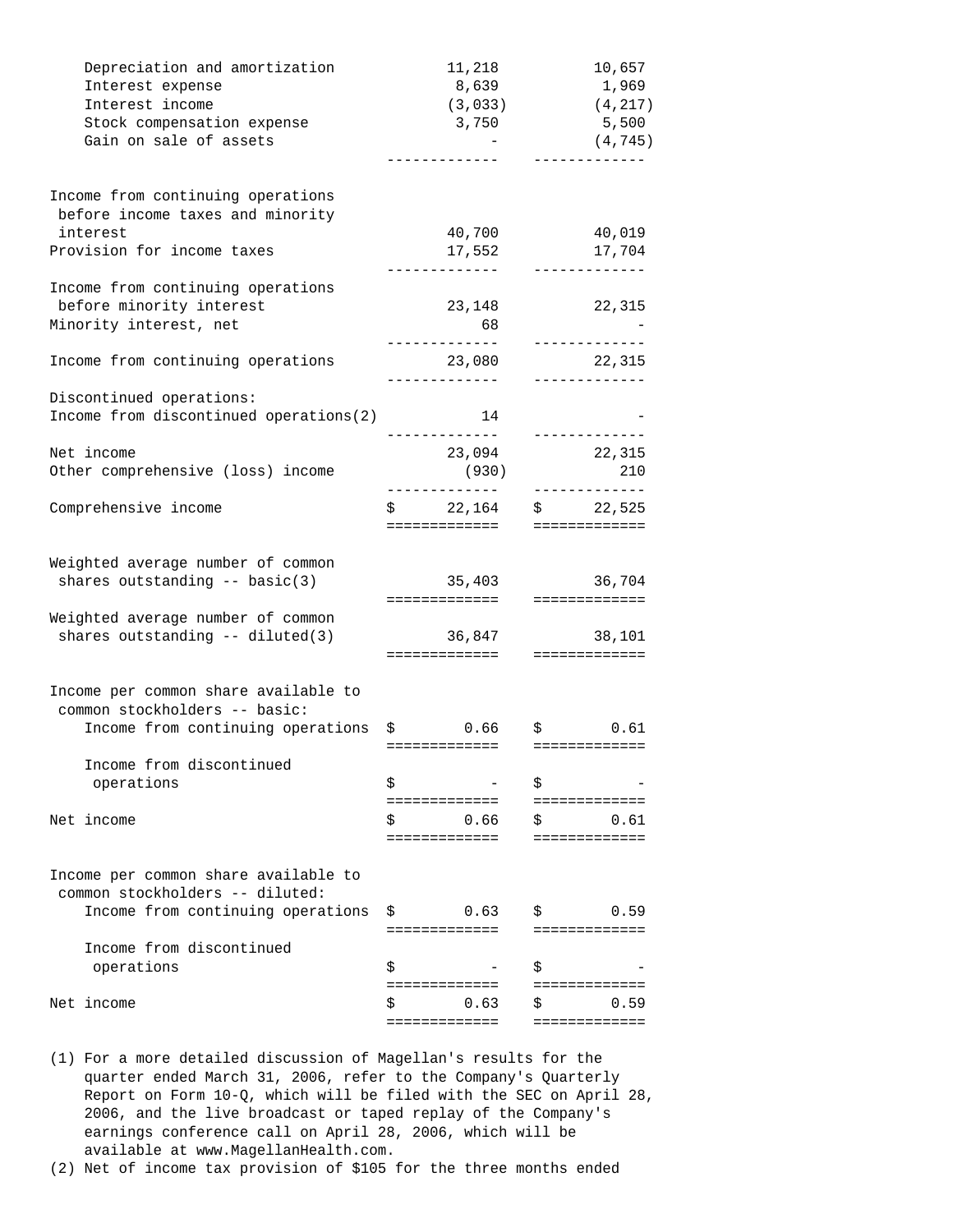March 31, 2005.

(3) Weighted average number of common shares outstanding for the three months ended March 31, 2005 were calculated using outstanding shares of the Company's Ordinary Common Stock and Multi-Vote Common Stock.

## MAGELLAN HEALTH SERVICES, INC. AND SUBSIDIARIES CONDENSED CONSOLIDATED STATEMENTS OF CASH FLOWS (Unaudited) (In thousands)

|                                        |      |              |      | Three Months Ended March 31, |
|----------------------------------------|------|--------------|------|------------------------------|
|                                        | 2005 |              | 2006 |                              |
|                                        |      | (restated)   |      |                              |
| Cash Flows From Operating Activities:  |      |              |      |                              |
| Net income<br>\$                       |      | 23,094       | \$   | 22,315                       |
| Adjustments to reconcile net income    |      |              |      |                              |
| to net cash from operating activities: |      |              |      |                              |
| Gain on sale of assets                 |      |              |      | (4, 745)                     |
| Depreciation and amortization          |      | 11,218       |      | 10,657                       |
| Equity in earnings of                  |      |              |      |                              |
| unconsolidated subsidiaries            |      | (1, 449)     |      | (390)                        |
| Non-cash interest expense              |      | 347          |      | 347                          |
| Non-cash stock compensation expense    |      | 3,750        |      | 5,500                        |
| Non-cash income tax expense            |      | 16,000       |      | 15,938                       |
| Cash flows from changes in assets      |      |              |      |                              |
| and liabilities:                       |      |              |      |                              |
| Restricted cash                        |      | (11, 914)    |      | (22, 044)                    |
| Accounts receivable, net               |      | (1,020)      |      | 1,953                        |
| Other assets                           |      | 2,207        |      | 4,984                        |
| Accounts payable and accrued           |      |              |      |                              |
| liabilities                            |      | (20, 055)    |      | (10, 126)                    |
| Medical claims payable and other       |      |              |      |                              |
| medical liabilities                    |      | 15,299       |      | (4, 460)                     |
| Other liabilities                      |      | (23)         |      | 21                           |
| Minority interest, net of              |      |              |      |                              |
| dividends paid                         |      | 116          |      |                              |
| Other                                  |      | 187          |      | (90)                         |
| Net cash provided by                   |      |              |      |                              |
| operating activities                   |      | 37,757       |      | 19,860                       |
|                                        |      | . <u>.</u> . |      |                              |
| Cash Flows From Investing Activities:  |      |              |      |                              |
| Capital expenditures                   |      | (5,047)      |      | (4, 185)                     |
| Proceeds from sale of assets           |      |              |      | 20,475                       |
| Purchase of investments                |      | (118, 081)   |      | (12, 568)                    |
| Maturity of investments                |      | 77,002       |      | 171,672                      |
| Acquisition, net of cash acquired      |      |              |      | (120, 029)                   |
| Proceeds from note receivable          |      | 7,000        |      |                              |
| Net cash (used in) provided            |      |              |      |                              |
| by investing activities (39,126)       |      |              |      | 55,365                       |
|                                        |      |              |      | ___________                  |
| Cash Flows From Financing Activities:  |      |              |      |                              |
| Payments on long-term debt and         |      |              |      |                              |
| capital lease obligations              |      | (7, 413)     |      | (6, 385)                     |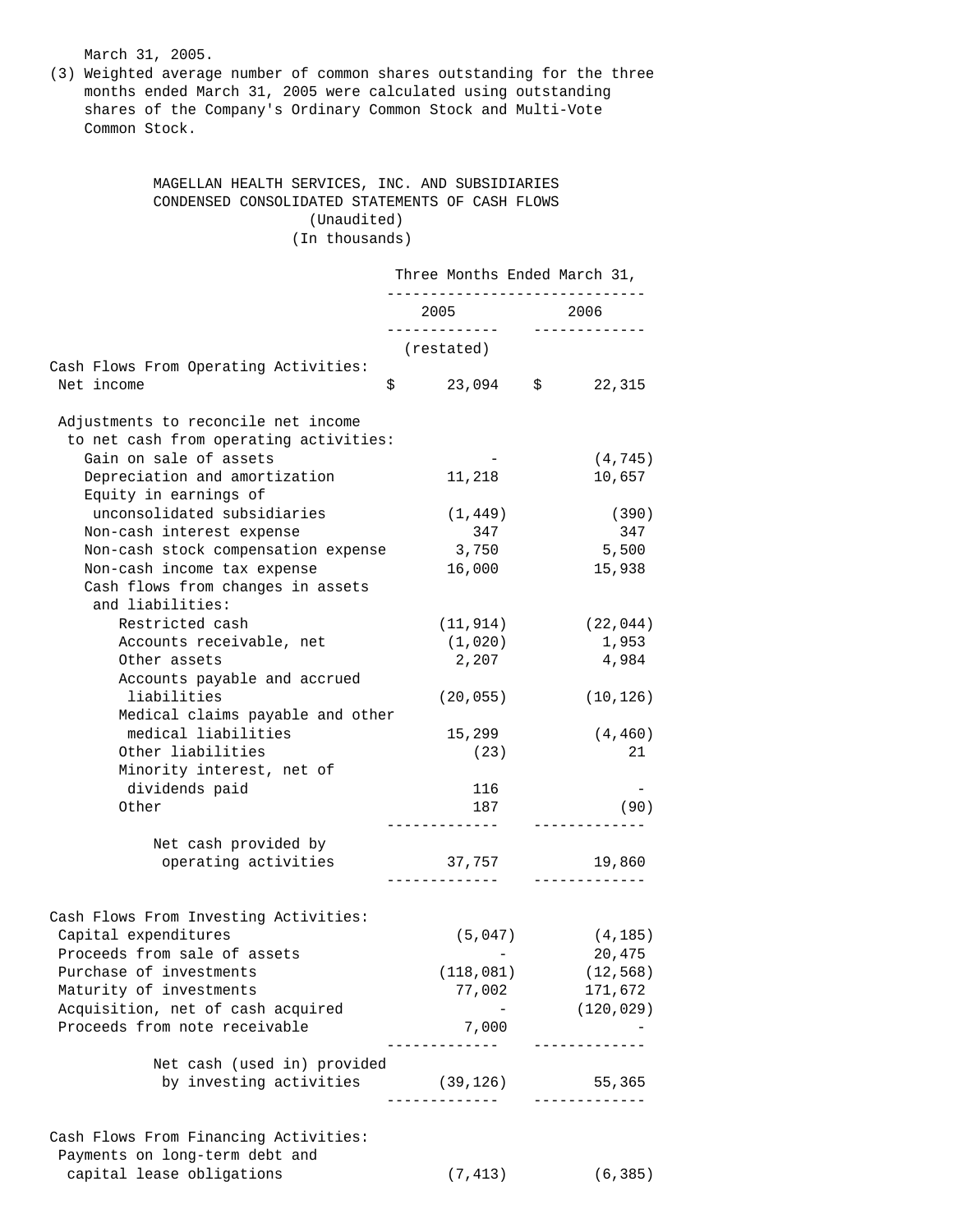| Proceeds from exercise of stock<br>options and warrants                                 | 445          | 5,218          |
|-----------------------------------------------------------------------------------------|--------------|----------------|
| Net cash used in financing activities                                                   | (6, 968)     | (1, 167)       |
| Net (decrease) increase in cash and<br>cash equivalents<br>Cash and cash equivalents at | (8, 337)     | 74,058         |
| beginning of period                                                                     | 45,390       | 81,039         |
| Cash and cash equivalents at end of                                                     |              |                |
| period                                                                                  | \$<br>37,053 | \$<br>155,097A |
|                                                                                         |              |                |

A Cash and cash equivalents as of March 31, 2006 does not include unrestricted investments of \$41,498.

> MAGELLAN HEALTH SERVICES, INC. AND SUBSIDIARIES CONDENSED CONSOLIDATED STATEMENTS OF INCOME (Unaudited)

(In thousands, except membership amounts in millions)

|                                                                                                     | Three Months Ended March 31,       |                                            |  |  |
|-----------------------------------------------------------------------------------------------------|------------------------------------|--------------------------------------------|--|--|
|                                                                                                     | 2005                               | 2006                                       |  |  |
| Net revenue<br>Health Plan Solutions<br>Employer Solutions<br>$-$<br>Public Sector Solutions<br>$-$ | \$<br>224,902<br>31,660<br>196,192 | $\ddot{s}$<br>157,787<br>33,180<br>201,899 |  |  |
| Radiology Benefits Solutions<br>-                                                                   |                                    | 7,730                                      |  |  |
| Total revenue                                                                                       | 452,754<br>-------------           | 400,596                                    |  |  |
| Cost of care                                                                                        |                                    |                                            |  |  |
| - Health Plan Solutions                                                                             | 121,728                            | 86,276                                     |  |  |
| - Employer Solutions                                                                                | 7,860                              | 8,155                                      |  |  |
| - Public Sector Solutions                                                                           | 174,620<br>___________             | 175,404<br>-----------                     |  |  |
| Total cost of care                                                                                  | 304,208                            | 269,835<br>___________                     |  |  |
| Direct service costs                                                                                |                                    |                                            |  |  |
| Health Plan Solutions<br>$-$                                                                        | 39,582                             | 26,334                                     |  |  |
| Employer Solutions<br>$-$                                                                           | 15,705                             | 16,695                                     |  |  |
| Public Sector Solutions<br>$-$                                                                      | 7,587                              | 8,062                                      |  |  |
| Radiology Benefits Solutions<br>$\overline{\phantom{0}}$                                            |                                    | 6,250<br>-----------                       |  |  |
| Total direct services costs                                                                         | 62,874                             | 57,341                                     |  |  |
| Other operating expenses -                                                                          |                                    |                                            |  |  |
| Corporate & Other                                                                                   | 25,847                             | 24,627                                     |  |  |
| Equity in earnings of unconsolidated<br>subsidiaries                                                |                                    |                                            |  |  |
| - Health Plan Solutions                                                                             | (1, 449)                           | (390)<br>------------                      |  |  |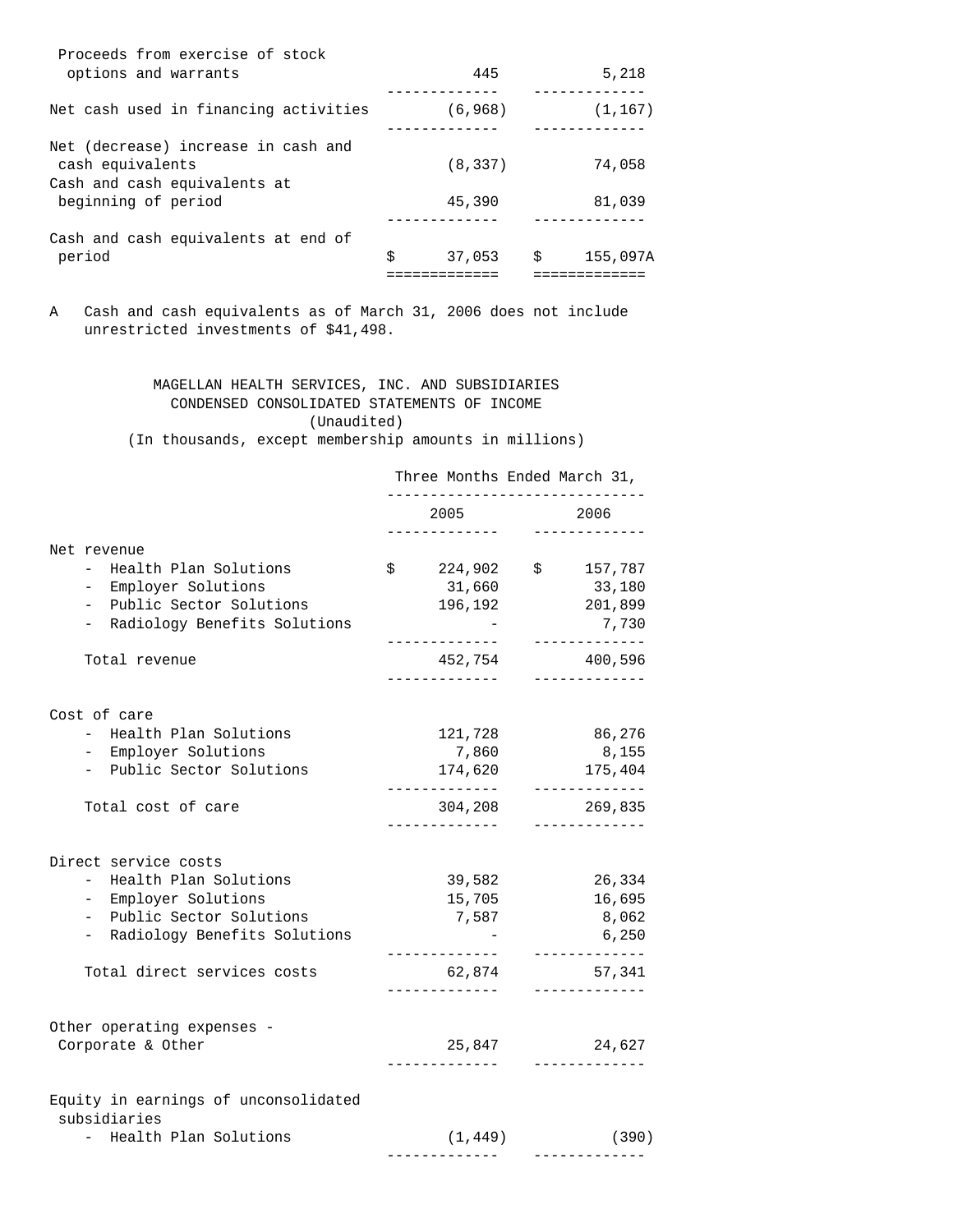| Segment profit (loss)<br>Health Plan Solutions<br>$-$<br>- Employer Solutions<br>- Public Sector Solutions<br>- Radiology Benefits Solutions<br>- Corporate & Other | 65,041<br>8,095<br>13,985<br>$(25, 847)$ $(24, 627)$                   | 45,567<br>8,330<br>18,433<br>1,480                |
|---------------------------------------------------------------------------------------------------------------------------------------------------------------------|------------------------------------------------------------------------|---------------------------------------------------|
| Total segment profit                                                                                                                                                | $$ 61,274 \t $ 49,183$<br>=============                                | =============                                     |
| Reconciliation of segment profit to<br>income from continuing operations<br>before income taxes and minority<br>interest:                                           |                                                                        |                                                   |
| Segment profit<br>Depreciation and amortization<br>Interest expense<br>Interest income<br>Stock compensation expense<br>Gain on sale of assets                      | \$<br>61,274 \$<br>(11, 218)<br>(8,639)<br>3,033<br>$(3, 750)$ (5,500) | 49,183<br>(10, 657)<br>(1, 969)<br>4,217<br>4,745 |
| Income from continuing<br>operations before income taxes<br>and minority interest                                                                                   | $\sin 40,700$ $\sin 40,019$<br>=============                           | =============                                     |
| Membership<br>- Health Plan Solutions<br>- Employer Solutions<br>- Public Sector Solutions<br>- Radiology Benefits Solutions                                        |                                                                        | 26.0<br>13.7<br>1.9<br>16.7                       |
| Total membership                                                                                                                                                    |                                                                        | 58.3<br>=============                             |

Magellan Health Services, Inc. and Subsidiaries Revised Fiscal 2006 Forecast Guidance - Earnings (In millions, except per share amounts)

|                                                | Low |             | High       |       |
|------------------------------------------------|-----|-------------|------------|-------|
| Net revenue                                    | \$  | 1,630       | $\ddot{s}$ | 1,665 |
| Cost of care<br>Direct service costs and other |     | 1,105       |            | 1,115 |
| operating expenses                             |     | 352         |            | 357   |
| Segment profit                                 |     | 173         |            | 193   |
| Gain on sale of unconsolidated                 |     |             |            |       |
| subsidiary                                     |     | (5)         |            | (5)   |
| Stock compensation expense                     |     | 29          |            | 27    |
| Depreciation and amortization                  |     | 50          |            | 46    |
| Interest expense (income), net                 |     | (8)         |            | (10)  |
| Income from continuing operations              |     | 107         |            | 135   |
| Income taxes                                   |     | 48          |            | 60    |
| Net income                                     | \$  | 59          | Ś.         | 75    |
|                                                |     | :========== |            |       |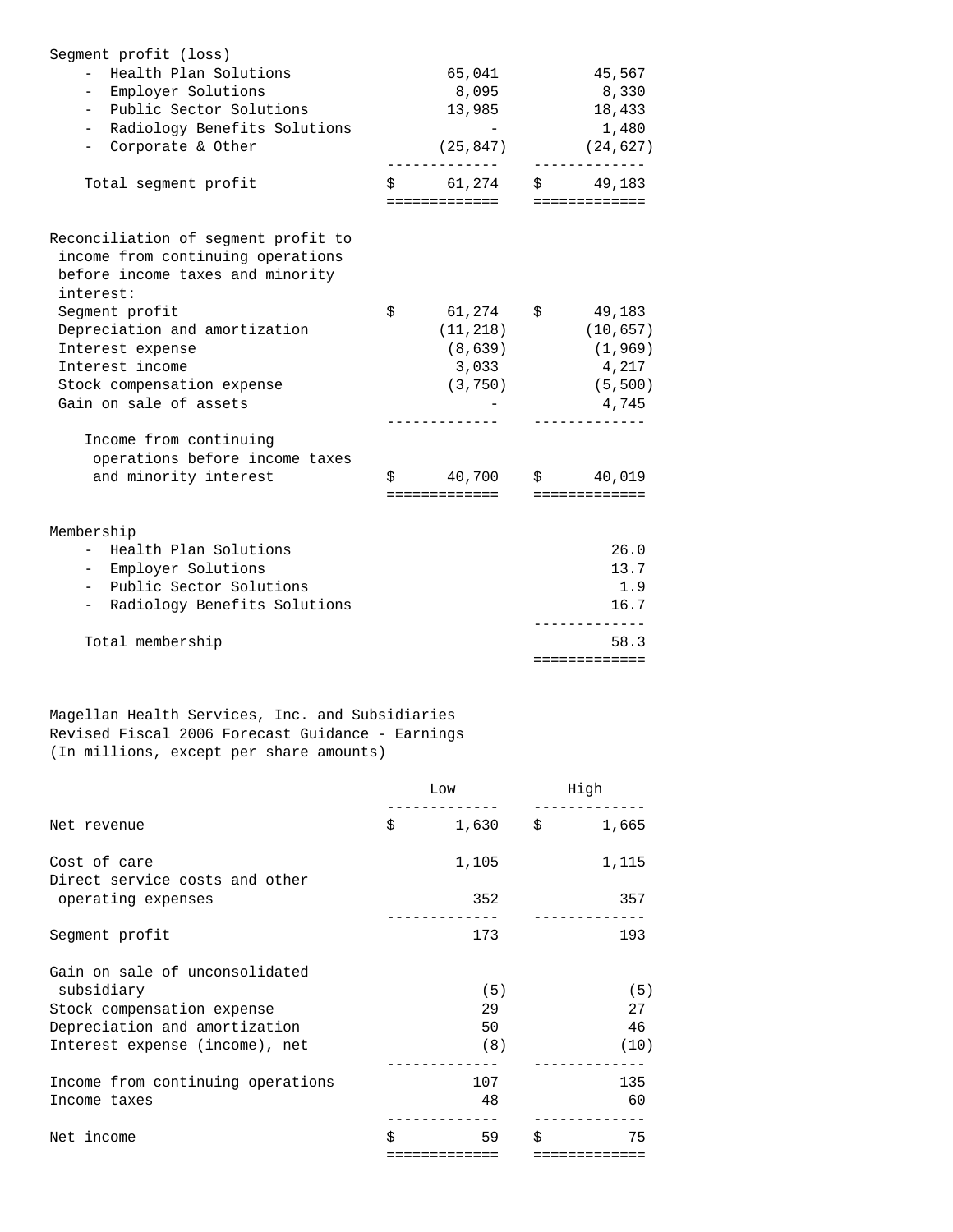| Weighted average shares outstanding - |   |      |   |      |
|---------------------------------------|---|------|---|------|
| diluted                               |   | 38.6 |   | 38.6 |
|                                       |   |      |   |      |
|                                       |   |      |   |      |
| EPS - diluted as revised              | Ŝ | 1.53 | Ŝ | 1.94 |
| EPS - diluted per original quidance   |   | 1.44 |   | 1.86 |
|                                       |   |      |   |      |
| Change in EPS quidance                | Ŝ | 0.09 | Ŝ | 0.08 |
|                                       |   |      |   |      |

Note - Includes NIA activity for the eleven months ended December 31, 2006, based upon the January 31, 2006 closing date for such acquisition.

Magellan Health Services, Inc. and Subsidiaries Revised Fiscal 2006 Forecast Guidance - Cash Flow (In millions)

|                                                             | Low                | High               |  |
|-------------------------------------------------------------|--------------------|--------------------|--|
|                                                             |                    |                    |  |
| Cash Flows From Operating Activities<br>Net income          | \$<br>59           | Ś.<br>75           |  |
| Adjusting items:                                            |                    |                    |  |
| Stock compensation expense<br>Depreciation and amortization | 29<br>50           | 27<br>46           |  |
| Non-cash income taxes                                       | 43                 | 53                 |  |
| Other net cash flows from changes                           |                    |                    |  |
| in assets and liabilities                                   | (38)<br>---------- | (32)<br>---------- |  |
| Net cash provided by operating                              |                    |                    |  |
| activities                                                  | 143                | 169                |  |
|                                                             | ------------       |                    |  |
| Cash Flows From Investing Activities                        |                    |                    |  |
| Capital expenditures                                        | (32)               | (22)               |  |
| Cash used for NIA acquisition                               | (120)              | (120)              |  |
| Proceeds from sale of unconsolidated<br>subsidiary          | 21                 | 21                 |  |
| Net cash used in investing                                  | ------------       |                    |  |
| activities                                                  | (131)              | (121)              |  |
|                                                             |                    |                    |  |
| Cash Flows From Financing Activities                        |                    |                    |  |
| Payments on long-term debt and                              |                    |                    |  |
| capital leases<br>Proceeds from exercise of stock           | (25)               | (25)               |  |
| options and warrants                                        | 6                  | 9                  |  |
|                                                             |                    |                    |  |
| Net cash used in financing                                  |                    |                    |  |
| activities                                                  | (19)               | (16)               |  |
|                                                             |                    |                    |  |
| Net change in cash, cash                                    |                    |                    |  |
| equivalents and unrestricted                                |                    |                    |  |
| investments                                                 | \$<br>(7)          | 32<br>\$           |  |
|                                                             | =============      | =============      |  |

Note - Includes NIA activity for the eleven months ended December 31, 2006, based upon the January 31, 2006 closing date for such acquisition.